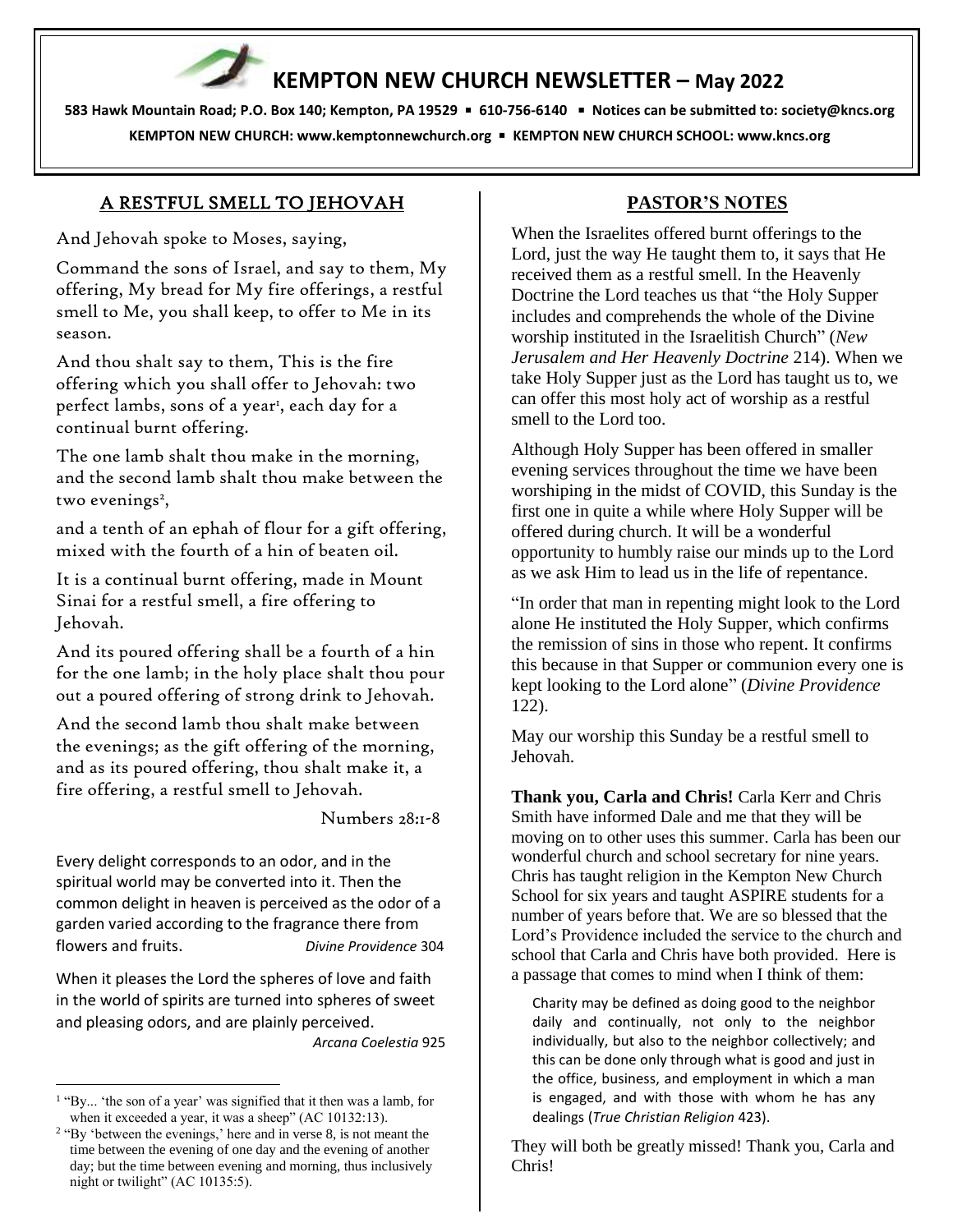**The Board of Trustees met on Tuesday, April 19.**

We primarily discussed a draft budget for the next fiscal year, which assumes a 3.5% payout from the endowment and an increase of \$5,000 to annual giving over last year. The salary and benefit costs are the biggest increase in the draft budget; the payout from endowed funds, however, is projected to cover most of those costs. We also discussed longer term strategies that might be useful if things become more turbulent during these uncertain times. If you have any questions, please feel free to get in touch.

# **Upcoming Semi-Annual Society Meeting:**

7:30 P.M., Thursday, May 12, in the Society Room. We will hear reports from the pastor; KNCS assistant principal; business manager (review of year-to-date and a draft budget); and the chairs of the Investment and Contributions Committees. The minutes of our October 14, 2021 annual meeting are attached here for your approval at the upcoming meeting.

\* \* \* \* \* \* \*

# **WORSHIP**

• 10:00 AM services live streamed: kemptonnewchurch.org. • Services can be heard in the library. Parents with babies or little ones are always welcome to be in there, where a basket of board books (not library books, please) is available. Please leave the room in orderly shape. Thanks!

*Sunday, May 1,* 10:00 A.M. Sunday School Service with HOLY SUPPER *Usher/Setup:* Ted LaMastra

*Sunday, May 8,* 9:00 A.M. Young Child's Service *Setup:* Matt and Sheila Heiter 10:00 A.M. Family Service *Usher/Setup:* Cade Cole

*Sunday, May 15,* 10:00 A.M. Family Service *Usher/Setup:* Gavin Stewart

12:30 P.M. 40<sup>th</sup> Year Anniversary: Affirmation of Penn and Leesa Cooper's Wedding Vows. Picnic (provided) to follow. Klein's Hill. RSVP needed. Please see "Announcements" for details.

*Friday, May 20,* 6:30 P.M. HOLY SUPPER

*Sunday, May 22,* 10:00 A.M. Sunday School Service *Usher/Setup:* Gerald van Zyverden

*Sunday, May 29,* 10:00 A.M. Family Service *Usher/Setup:* Steve Hendricks

# **CLASSES**

Please contact the minister leading the class if you would like to attend virtually. He will share a Zoom link with you (if the location has internet connection), which will let you join by phone or video.

*Wednesday, May 4,* 10:30 A.M., *Charity* #s 158-172 With Lawson Smith. Old School Village lounge

*Tuesday, May 17,* 7:30 P.M. *Arcana*. With Andy Heilman. We will focus on the courtyard of the tabernacle and the luminaries in Exodus 27:9-21. The teachings in the *Arcana Coelestia* that cover this section are AC 9470 - 9789. As we see from the "contents" (AC 9711 and 9712), the subject treated of is the ultimate heaven, which is represented and described by "the court." Lastly the subject treated of is the good of charity, through which the spiritual heaven is illumined by the Lord in the truths of faith; these things are signified by "the oil of olive" and by "the luminary." Location TBD

- *Wed., May 18,* 10:30 A.M., *Charity* #s 173-198. With Lawson Smith. Old School Village lounge
- *Friday, May 20,* 7:15-10:00 P.M. Youth Group *Conjugial Love* Class. Brett and Karla Buick's
- *Wednesday, May 25,* 7:30 P.M. Society Class. Topic *Six Stages of the Last Judgment: Preparing for the New Church.* With Lawson Smith. Roy Odhner's

# **MEETING**

*Thursday, May 12,* 7:30 P.M. Kempton New Church Semi-Annual Meeting. Society Room

# **EVENTS**

- *Every Wednesday,* 3:00 P.M. Ladies and Girls Handwork at OSV
- *Every Thursday, except not the 19<sup>th</sup> this month,* 10:30 A.M. Chair Yoga at OSV

*Sunday, May 8,* DEADLINE for an RSVP to Elizabeth Cooper. (See "Announcements" about Penn and Leesa's renewal of wedding vows.)

*Monday, May 9,* 7:30 P.M. Senior Project Presentations. Society Room. (See "Notices.")

*Friday, May 13, 9<sup>th</sup>*-12<sup>th</sup> grade boys take a weekend trip to Lake Wallenpaupack

*Sunday, May 15,* 12:30 P.M. Penn and Leesa Cooper's affirmation of wedding vows on their 40th anniversary. KNC's Klein's Hill. (See "Announcements" for details, which include the request for RSVPs by Sunday, May 8).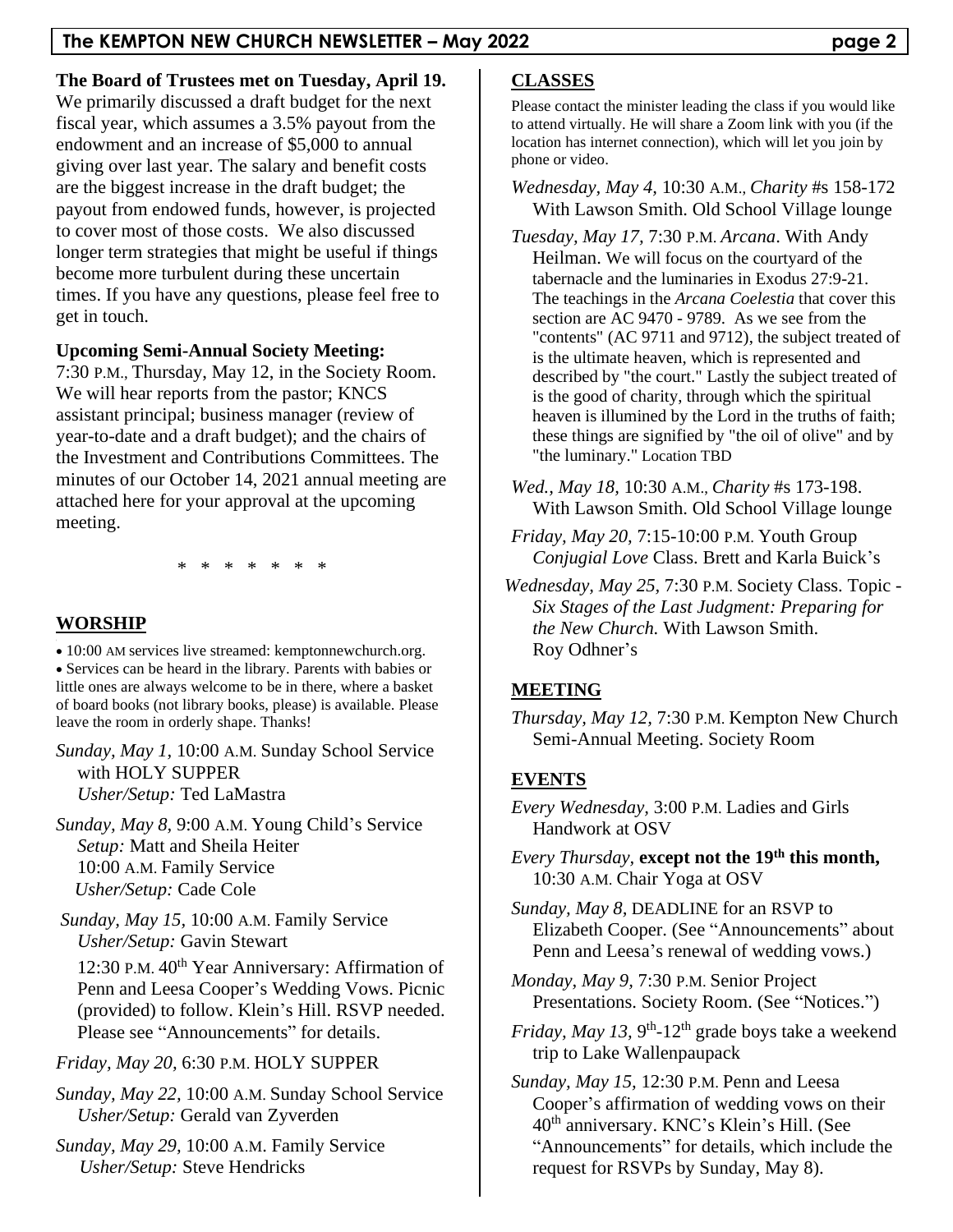## **The KEMPTON NEW CHURCH NEWSLETTER – May 2022 page 3**

- *Thursday, May 19,* 11:45 A.M—12:30 P.M. and at 7:30 P.M. "Twelve Angry Pigs" presented by 9<sup>th</sup>-12<sup>th</sup> grade. Society Room
- *Tuesday, May 24,* 11:45 A.M. KNCS K-8 th Grade Concert. Society Room
- *Thursday, May 26, 11:00 A.M.* 5<sup>th</sup> and 6<sup>th</sup> grade Country Fair. Society Room
- *Sunday, May 29,* 2:00 and 6:00 P.M. Dance Steps Studio recital. Kempton Community Center. All are welcome. – Janina Smith

*Monday, May 30,* NO SCHOOL. Memorial Day

### **From the CONTRIBUTIONS COMMITTEE**

• Please support our Kempton New Church School endowment drive. We are raising funds for the School Endowment for the remainder of our current fiscal year, that is, until June 30. Thank you for your consideration.

• If you have questions about monthly giving, IRA RMD gifts, or bequests, call Ian Keal, Treasurer, or Mark Wyncoll, Contributions Committee Chair.

• And as always, thanks to all our volunteers!

### **NOTICES / ANNOUNCEMENTS**

**Blessed Event:** We celebrate the baptism of Theodore Elwood Heilman, which took place in Kempton on Sunday, April 24. Theodore, who was born on September 12, 2021, is the son of Stacy Armstrong and Tor Heilman. May the Lord keep His tender watch over Theodore now and always. *"The Lord is my shepherd; I shall not want."* Ps 23:1

**Gratitude:** Thank you to everyone who donated office and pet supplies for the Lehigh County Humane Society project for my 4-H Small Animal Club. As a school we raised roughly \$500-worth of supplies, with the club reaching a total of over \$1,000 dollars!! Just think of how many animals' lives you've all impacted with these donations. Again, thank you. We couldn't have raised this much without you. – Emma Lou Olmstead

**Staff Updates:** As Brett mentioned in his "Pastor's Notes," some of our beloved staff are moving on to new endeavors. I am pleased to announce that we have completed the hiring process for a number of important uses at KNC and KNCS. Here is a summary of the updates for the 2022-2023 school year:

• Tabitha Judson has accepted a full-time position teaching 7<sup>th</sup> & 8<sup>th</sup> grade Earth Science; 9<sup>th</sup> & 10<sup>th</sup> grade Introduction to Physical Science; and  $11<sup>th</sup>$  & 12<sup>th</sup> grade Civics, Economics, and Current Events.

• Nathan Cole has been hired part time to teach  $11<sup>th</sup>$  &  $12<sup>th</sup>$  grade Chemistry and to conduct chapel a few times each month.

• Becky Cooper has been hired part time to teach 7<sup>th</sup> grade math.

• Rev. Matthew Genzlinger has been hired part time to teach  $11<sup>th</sup>$  &  $12<sup>th</sup>$  grade Religion.

• Jen McQueen has been hired to serve as the next secretary for the Kempton New Church and School, effective July 1.

Brett and I are feeling blessed that these folks are willing to serve the church and school in these ways!

– Dale Smith, Assistant Principal

**Senior Project Presentations:** On Monday, May 9, beginning at 7:30 P.M. in the Society Room, we will hear from Nathaniel Cole on "Constructing a General Church Map"; Leilah Glenn on "Learning the Art of Video Storytelling"; and Laif Judson on "Teaching an Introduction to Weight Lifting."

**Affirmation of Penn and Leesa Cooper's Wedding Vows - ON their 40th Anniversary :**  12:30 P.M., Sun., May 15. All are invited. The ceremony and picnic luncheon (provided by the Coopers) will be held on KNC's Klein's Hill. Please RSVP to Elizabeth Cooper by Sunday, May 8, so they can prepare (lcooper1982 or text 484- 507-3636). Casual dress. Bring blankets or chairs. There is parking on the hill. If driving, enter Penny Rhodes' and Judah and Lydia Synnestvedt's shared driveway at 136 New Bethel Church Road, Kempton, and then stay to the left. No special vehicle is required to reach the top of the hill, but someone can take you there from the church parking lot—through the fields in an open allwheel-drive conveyance—if you prefer. If it rains, the event will be held in the church.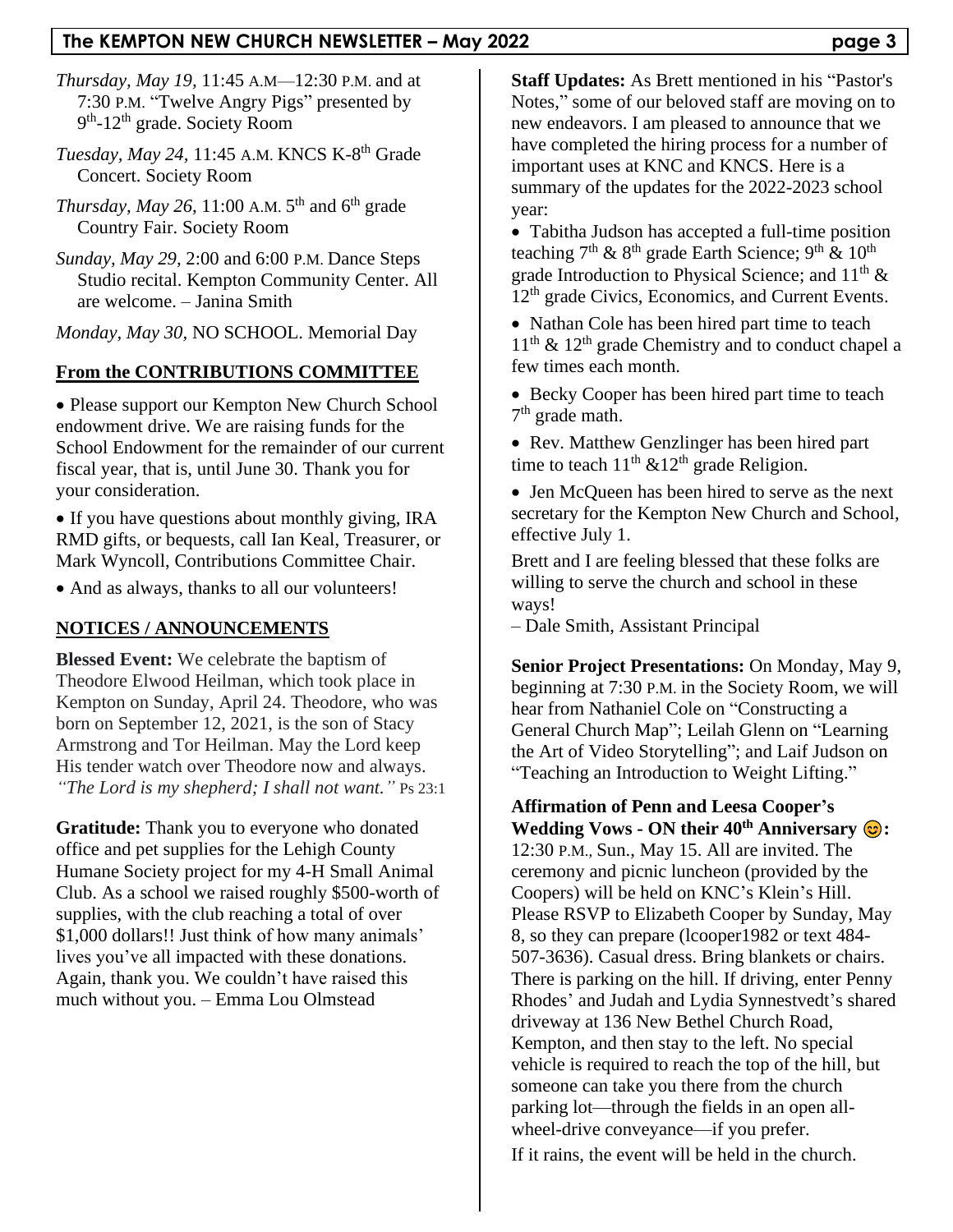# ANNIVERSARIES

*An angel husband, speaking about the cause of the beauty of the feminine sex, said:* "Women are created beauties for the sake not of themselves but of men, that men, of themselves hard, may be softened; that their minds, of themselves severe, may become mild, and their hearts, of themselves cold, warm; and they do become such when they become one flesh with their wives."

Conjugial Love 56:4

*Congratulations and Best Wishes to:*

Tom and Sandie Capparell on the  $I^{st}$  – 30 years Cade and Caelwen Cole on the 1<sup>st</sup> - 23 years Peter and Roxanne Genzlinger on the  $6<sup>th</sup>$  – 21 years Paul and Nina Schorran on the  $9^{th}$  – 35 years Elijah and Amanda Heiter on the 14<sup>th –</sup> 11 years Penn and Leesa Cooper on the  $15^{th}$  – 40 years Jeff and Gayle Britland on the  $16^{th}$  – 23 years Arne and Emily Bau-Madsen on the  $17^{th}$  – 52 years Hugh and *Janina* Brown on the 20<sup>th</sup> – 50 years Roger and Kathy Schrock on the 25<sup>th</sup> – 48 years R.C. and Christine Storch on the 25<sup>th</sup> – 20 years Ariel and Erin Powell on the  $25^{th}$  – 9 years Tyler and Katrina Long on the 30<sup>th</sup> – 13 years

### **NOTICES / ANNOUNCEMENTS cont.**

**High School Play:** Come see "Twelve Angry Pigs" on Thursday, May 19, at 11:45 A.M. or 7:00 P.M.—or at both times! Society Room. "In this comical yet surprisingly educational parody of *Twelve Angry Men*, a certain wolf is on trial for blowing down a pair of houses owned by the Three Little Pigs. A Jury of Swine must now decide if they will oink in favor of conviction, or declare the wolf not guilty."

**A Thorough Report on KNCS's Reading Day:**

On Wednesday, April 27, our K-6<sup>th</sup> graders enjoyed a morning-long event that celebrated reading. The students began with reading the Word individually in their classrooms, attended an especially beautiful whole-school chapel about our need for the Word, and then moved—in mixed-age groups—through six activities.

• Poetry Theater. Each group did a script reading, in costume, of "The Tale of Custard the Dragon" by Ogden Nash.

• Tea Party. Children enjoyed a book reading and Poetry Theater performance (while partaking of tea and delectable comestibles at a table properly set with delicate formal china and flowers!).

• Made Posters – to advertise and share favorite KNCS library books (these illustrations are already up on the hall walls).

• Campfire! Listened to stories, did nature identification, and played mad libs while sitting on hay bales and roasting hot dogs.

• T-Shirt. Everyone painted their own shirt to remember Reading Day.

• Reading Café (with gingham tablecloths, place settings, and accordions playing quietly in the background). Children moved between tables at timed intervals to "taste" different genres.

We wholeheartedly thank all the moms for the tremendous work they did to make this day fabulous! To help us in person were Shayne, Sarah, Sheila, Daelen, Carrie, Tabitha, Karla, Jen, Eloné, Kit, Heather, and Becky, and there were others who helped behind the scenes with things like setting up and providing amazing food. Mr. Stewart was there, too, taking pictures for the yearbook. The kids loved the event, and the sphere in the school was marvelous. Thank you so much for all the support!

– Leona Fritch ( $3<sup>rd</sup>/4<sup>th</sup>$ ), Suzanne King (K), Vivienne Riley ( $5<sup>th</sup>/6<sup>th</sup>$ ), and Anthea Stewart ( $1<sup>st</sup>/2<sup>nd</sup>$ )

**The High School Had Fun Too:** Also on Wednesday, the  $9<sup>th</sup>$ -12<sup>th</sup> grade enjoyed the second in a speaker series on Pathways to Jobs, designed to broaden our knowledge of what jobs are out there and how we all follow different paths after we leave school. Whatever our fields of interest, we can benefit from hearing about others' experiences. Yesterday we heard from Schuyler Heinrichs (a consultant in logistics), Kiri Rogers (on psychology and social work), and Steve King (on being a prosthetist). Thank you to our speakers for their stimulating presentations.